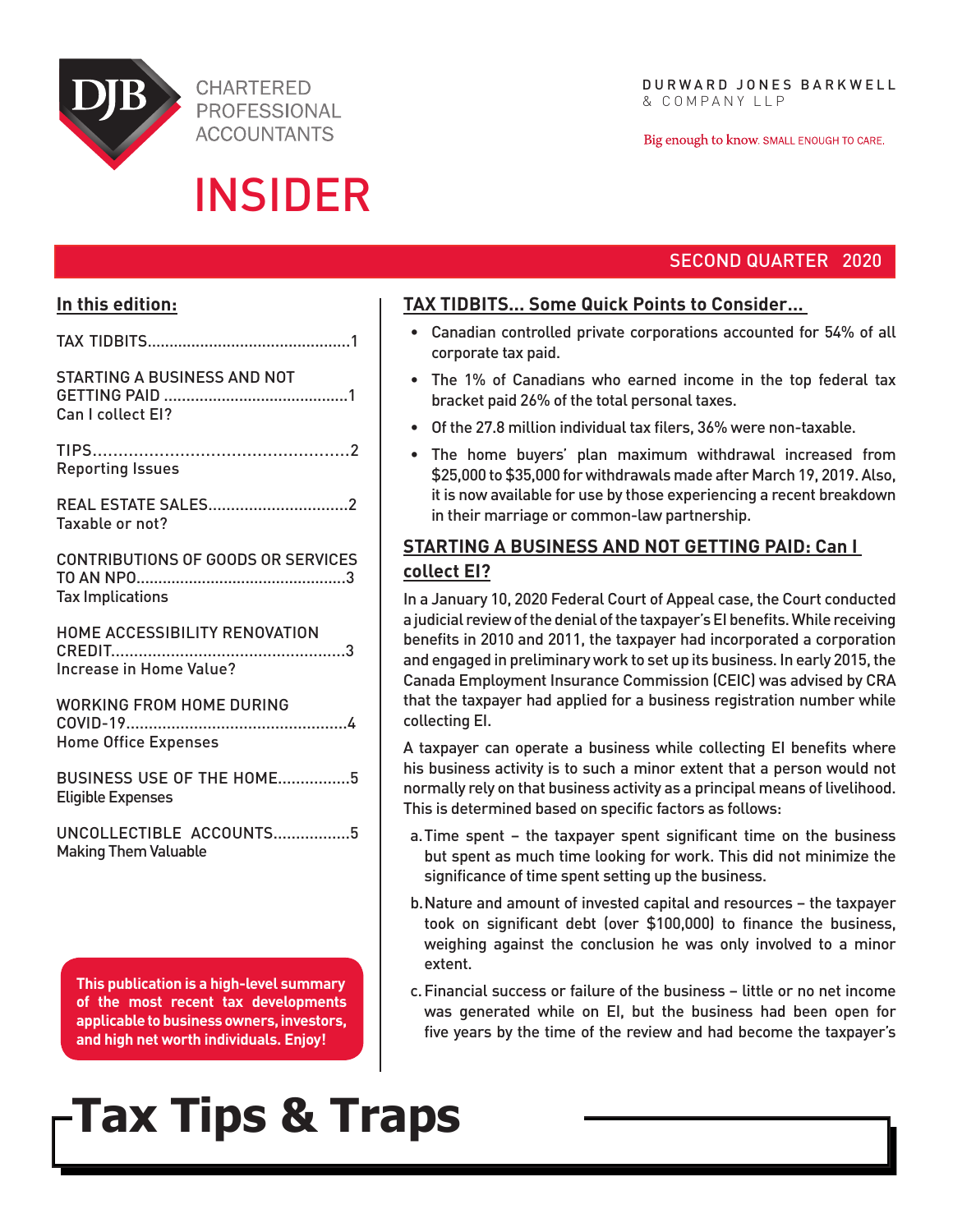principal means of livelihood. The Court did not note what this factor indicated.

- d.Continuity of the business the taxpayer's continuous efforts to advance the business weighed against the conclusion that he was only involved to a minor extent.
- e.Nature of the business the taxpayer had a strong desire to stay in his specialized industry, such as operating this business. The specific industry was not identified in the case.
- f. Intention and willingness to seek and accept alternate employment – the taxpayer's submissions that the machines involved operated unsupervised for twelve to fourteen hours at a time, that he intended to find fulltime employment and operate the business on a parttime basis, at least for a time, and that he was willing to take on full-time work at any time were accepted.

The CEIC's conclusion that the taxpayer was not engaged to a sufficiently minor extent to benefit from the exception was reasonable. Further, CEIC's reasons were transparent and intelligible and adequately justified that conclusion. In particular, the Court highlighted the substantial time and capital invested by the taxpayer. The application for judicial review was dismissed. The taxpayer was not eligible to collect EI.

#### **ACTION ITEM: If uncertain as to whether you are eligible for EI given your involvement in a business, please contact an advisor.**

#### **TIPS: Reporting Issues**

Tips received by servers and other individuals in the service industry are taxable. However, since tips do not show up on T4 slips, some taxpayers are under the false understanding that they are either not taxable, or only partially taxable.

In a February 3, 2020 Federal Court of Appeal case, the Court upheld the Tax Court decision that tips received by the taxpayer from his employment as a slot attendant at a casino were properly included in income and were not a windfall or gift. Further, the Court upheld gross negligence penalties (an extra 50% of the taxes at stake) in coming to the conclusion that the taxpayer displayed a "dismissive and indifferent attitude" in failing to enquire as to whether he should report the tips.

The taxpayer also raised the issue of procedural fairness. The length of time CRA took to process his objection, the amount of interest owed, and the fact that CRA may have settled with other taxpayers were not relevant to the taxpayer's case.

#### **Canada Emergency Response Benefit (CERB)**

During the COVID-19 shutdown of many businesses, many servers have relied on receiving payments under the CERB. To be eligible, the individual must have received at least \$5,000 in 2019 (or in the 12 months prior to application), and cannot have earned more than \$1,000 during the applicable four-week claim period (this rule varied slightly in the first claim period). Tips earned while working and declared as income counts toward \$5,000 required previous earnings. Tips count towards the \$1,000 test as well.

#### **Canada Emergency Wage Subsidy (CEWS)**

This subsidy, which aims to cover approximately 75% of the first portion of salaries, is dependent on the amount of "eligible remuneration" received by employees prior to, and during, the COVID-19 crisis. Controlled tips are included in eligible remuneration (and reported on T4 slips), direct tips are not. Controlled tips are those that an employer receives, controls (or possesses), and then pays an employee. Direct tips are those paid directly to the employee, or those in which the employer is merely a conduit (the employer has no control over the amount or distribution.

**ACTION ITEM: If you have service staff, remind them that tips are taxable and that they will now matter for various reasons. There is more incentive for CRA to review them, and they have had success applying gross negligence penalties.**

## **REAL ESTATE SALES: Taxable or not?**

In general, gains are fully taxable where the taxpayer buys a property with the intention to sell for a profit (sold on "account of income"). In other cases, half the gain is taxable (sold on "account of capital"). When a sale on "account of capital" involves the sale of a principal residence, the tax may be reduced or eliminated by using the principal residence exemption.

In a December 13, 2019 French Tax Court of Canada case, at issue was whether two apartment buildings sold by the taxpayer were on account of capital (as filed by the taxpayer) or income (as assessed by CRA).

After acquiring the two apartment buildings, the taxpayer paid the tenants to voluntarily vacate their leases. The buildings were then renovated and sold for a profit. The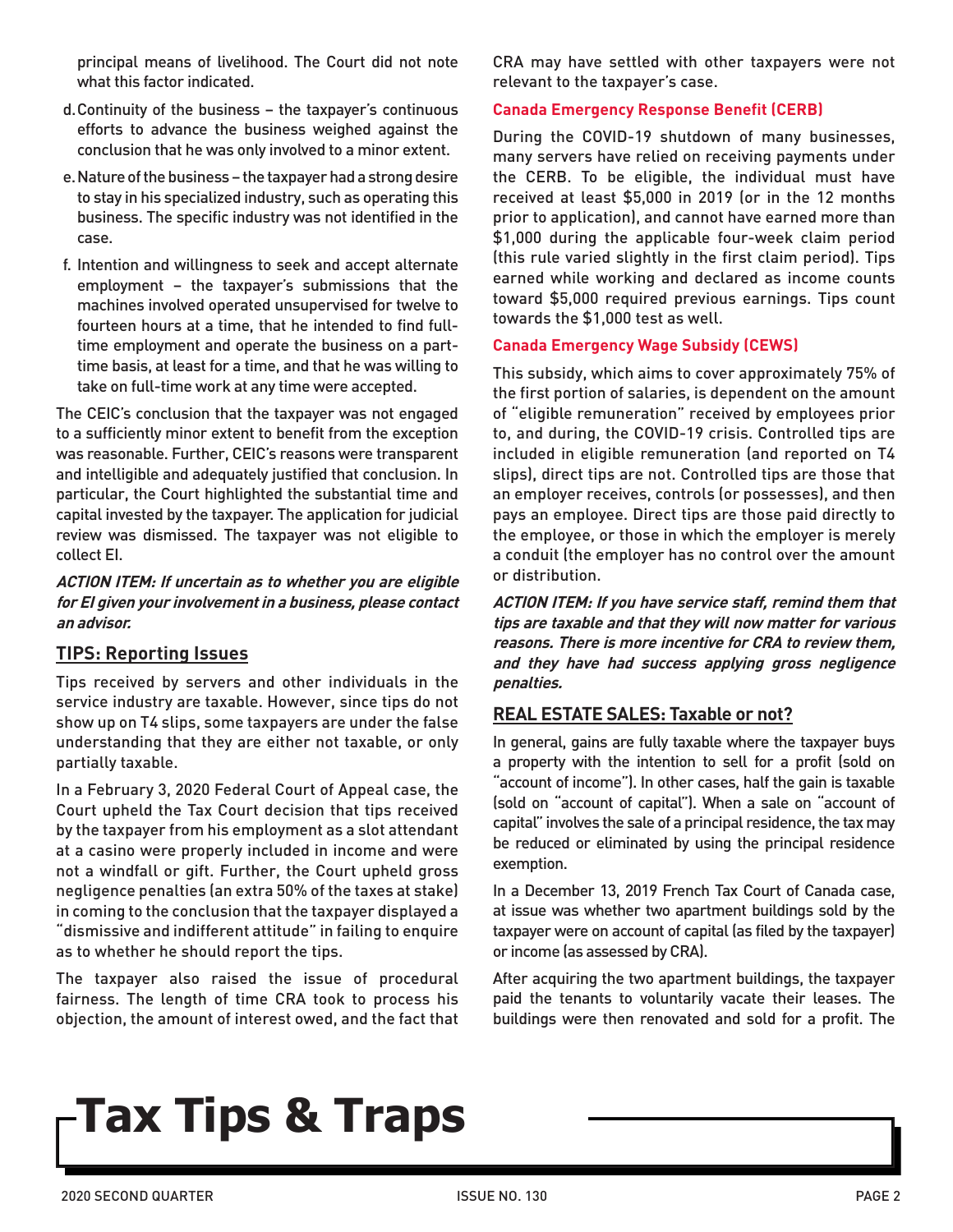taxpayer argued that it was only after the discovery of fundamental structural problems with the properties that the original plan to rent the units changed, and that the taxpayer decided to resell both buildings.

#### **Taxpayer loses**

The Court did not accept the taxpayer's argument that the corporation did not have the funds to finance the renovations required due to the substantial structural problems, as it paid large amounts to the tenants to vacate the property. Also, it concluded that it was highly improbable that, at the time of acquisition, the taxpayer was not aware of the extent of the problems affecting the properties.

The following factors were also considered to indicate the property was acquired for resale:

- the period of ownership (up to 18 months) was very short;
- the director of the corporation was an experienced real estate businessman, indicating that he would likely have known he could make a profit by buying and selling the buildings quickly;
- the buildings were located in a popular and highly sought-after area of Montreal; and
- one of the buildings was funded fully by debt, with the other largely financed by debt. A portion of the purchase price was not due until a number of months after sale.

The Court ruled that, on the balance of probabilities, the intention of the taxpayer was to resell the properties at a profit. The sale was therefore on account of income and fully taxable.

**ACTION ITEMS: Retain documentation, (emails, letters etc.), which occurred at or around the time of purchase to support your position as to whether the property was acquired on account of income or capital.**

#### **CONTRIBUTIONS OF GOODS OR SERVICES TO AN NPO: Tax Implications**

In a January 6, 2020 Technical Interpretation, CRA considered whether a deduction was available to suppliers who contributed in-kind goods or services to an NPO with the expectation that they would benefit from word of mouth advertising and promotion.

Where the supplier is providing goods or services to an NPO in exchange for advertising and/or promotional services, a barter transaction may have occurred. As such, the typical rules for barter transactions would apply. In arm's length barter transactions, the income is the price which the taxpayer would normally have charged a stranger for his services or goods/property. Where capital property is provided as part of the barter transaction, the value of the property would be considered proceeds of disposition. The expense for the goods or services received by a taxpayer is generally the same amount as the value of the goods or services given up, adjusted for any cash given or received as part of the transaction. Additional information on barter transactions can be found in Interpretation Bulletin IT-490, Barter Transactions.

For example, where a landscaper barters landscaping services to an NPO in exchange for advertising and promotion for their business, the landscaper would be required to include the value of the services provided to the NPO in its income. The landscaper would claim an equal deduction for advertising and promotion. The landscaper could also deduct costs of providing the landscaping services.

**ACTION ITEM: When contributing goods or services, recognize that the deduction, in essence, is limited to the cost of producing and delivering the good or service, rather than its fair market value.**

## **HOME ACCESSIBILITY RENOVATION CREDIT: Increase in Home Value?**

When applying for the home accessibility tax credit (HATC), valued at 15% of up to \$10,000 in expenditures per year, does it matter if the renovation increases the value of my home? Yes, and No.

In a December 12, 2019 Tax Court of Canada case, at issue was whether the taxpayer was eligible for a HATC claim for \$10,000 of qualifying renovations for the 2016 year, the first year of this credit. The taxpayer's spouse was 76 years old and suffered from reduced mobility. The taxpayer incurred \$11,000 in renovation costs at the taxpayer's home to remove steps the Court referred to as "rickety" and which had no railing or landing area with a very sturdy deck including a 5-foot wide stairway and aluminum railings.

CRA denied the claim on the basis that the renovations did not meet the definition of a "qualified renovation" and even if they did, they would be ineligible as they were made to enhance or maintain the value of the house. Note that a taxpayer is precluded from claiming the HATC where the primary intention of the renovation is to increase or maintain the value of the property. There was no dispute as to the wife being an "eligible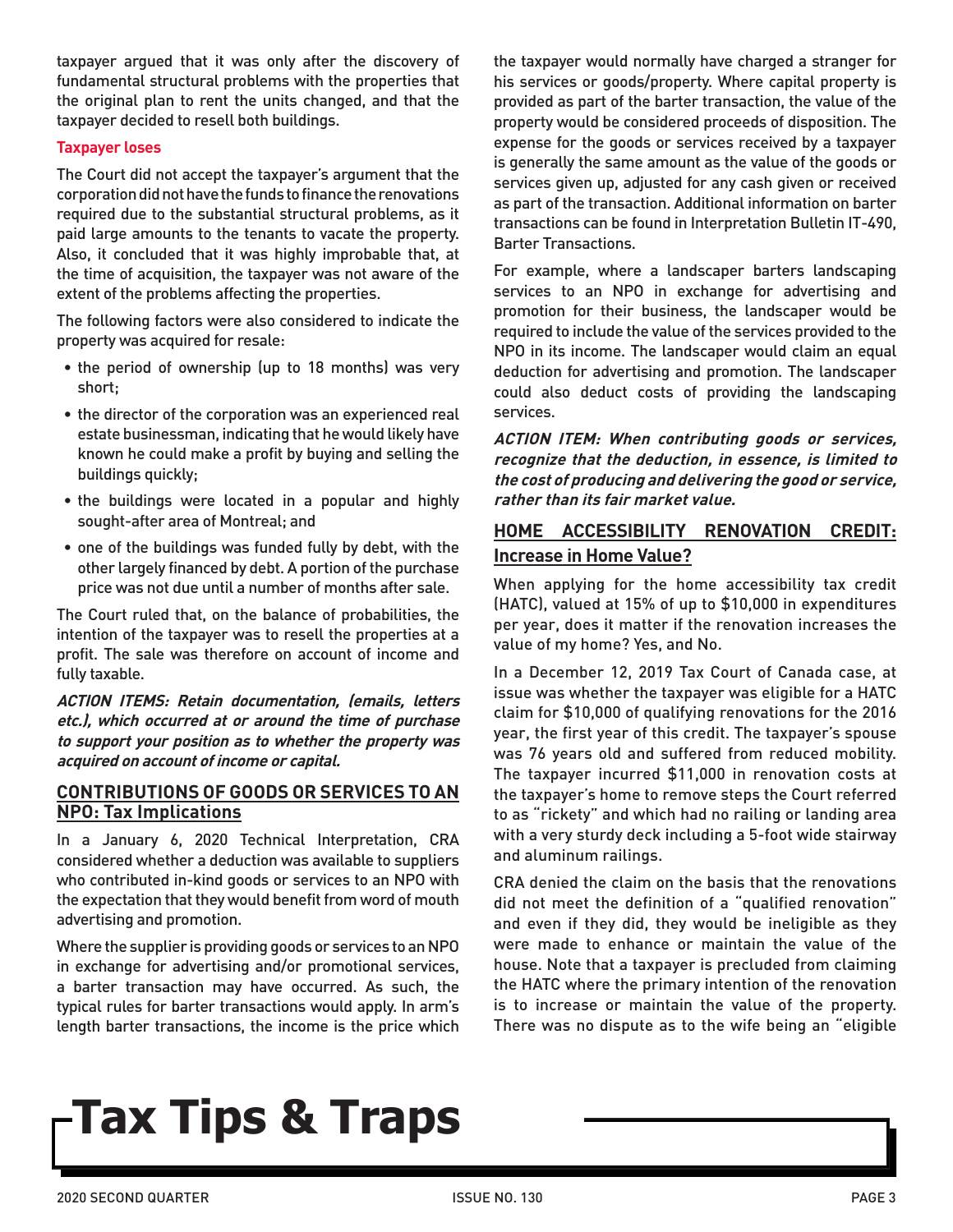individual", the house being an "eligible dwelling", and the taxpayer being a "qualified individual".

#### **Taxpayer wins**

#### **Qualifying renovation**

The Court indicated that the taxpayer satisfied almost all, if not all, of the legislatively required purposes that the renovation assists with: gaining access to a dwelling, or mobility, access, functionality or reduction of harm within a dwelling (only one of these five purposes is required to satisfy this component of the definition). In addition, the Court observed that the renovations were of an "enduring and integral nature to the dwelling". Both of these conditions (the "purpose" and "enduring and integral" tests) are required to meet the definition of a "qualifying renovation".

#### **Increase or maintain value of property**

Although the entrance was considered substandard by the taxpayer many years prior, it was not replaced earlier nor in contemplation of a sale. Instead, the renovations were undertaken when the taxpayer's wife's mobility from age and affliction demanded them. The link between the health purpose and the renovations, and the absence of any other clear indication that the purpose was economic, indicated that the primary purpose was not to increase or maintain the value of the property. The fact that the renovation may also increase or maintain the value of a property was not sufficient to deny the claim.

#### **The Court allowed the full HATC claim.**

The Court also stated that "if the drain on the federal treasury is too great because of the existing wording, then Parliament can repeal or amend its textually clear provisions. Until then, the Minister and her agents must have some prominent factual basis for asserting a taxpayer's primary economic purpose in undertaking these improvements before this exclusion is invoked."

**Note:** A "qualifying individual" must either be 65 or older before the end of the taxation year or eligible for the disability tax credit for renovations to their "eligible dwelling" to qualify for the HATC.

**ACTION ITEM: Make sure to keep all receipts for renovations that may qualify. Some renovations may also be eligible for a medical tax credit.** 

## **WORKING FROM HOME DURING COVID-19: Home Office Expenses**

In order for home office expenses to be deductible against employment income, the employee must be required by contract to incur such expenses, and one of the following has to be met:

- i. The home is where the employee principally (more than 50% of the time) does their work.
- ii.The employee uses the space exclusively to earn employment income, and it is used on a regular and ongoing basis for meeting clients, customers or other people in the course of performing employment duties.

Given that the COVID-19 pandemic has required many to work from home, many more will likely be eligible under (i) than in previous years. However, at question is whether the workspace must be the main place of work in context of the entire year or just a specific period, such as the several months dictated by preventative COVID-19 measures. While CRA has not yet provided their comment, the tax preparation community has been pushing for guidance in time for next tax filing season.

If qualifying under provision (ii), a problematic issue is the requirement for regular and ongoing meetings. CRA has stated that those meetings must be in person; many tax publishers and journalists have noted that position is outdated and should include video and teleconference meetings as well.

#### **What expenses are deductible?**

A portion of household costs can be deducted, such as electricity, heating, water, rent, security and maintenance. If, and only if, the individual is a commissioned salesperson, a portion of property tax and insurance can also be deducted. No employee (neither commissioned sales persons nor regular employees) can deduct mortgage interest or capital cost allowance.

When calculating the deductible percentage, a reasonable basis should be used, such as the area of the workspace divided by the total finished area (including hallways, bathrooms, kitchens, etc.). Expenditures that relate solely to the workspace and employment duties do not have to be prorated.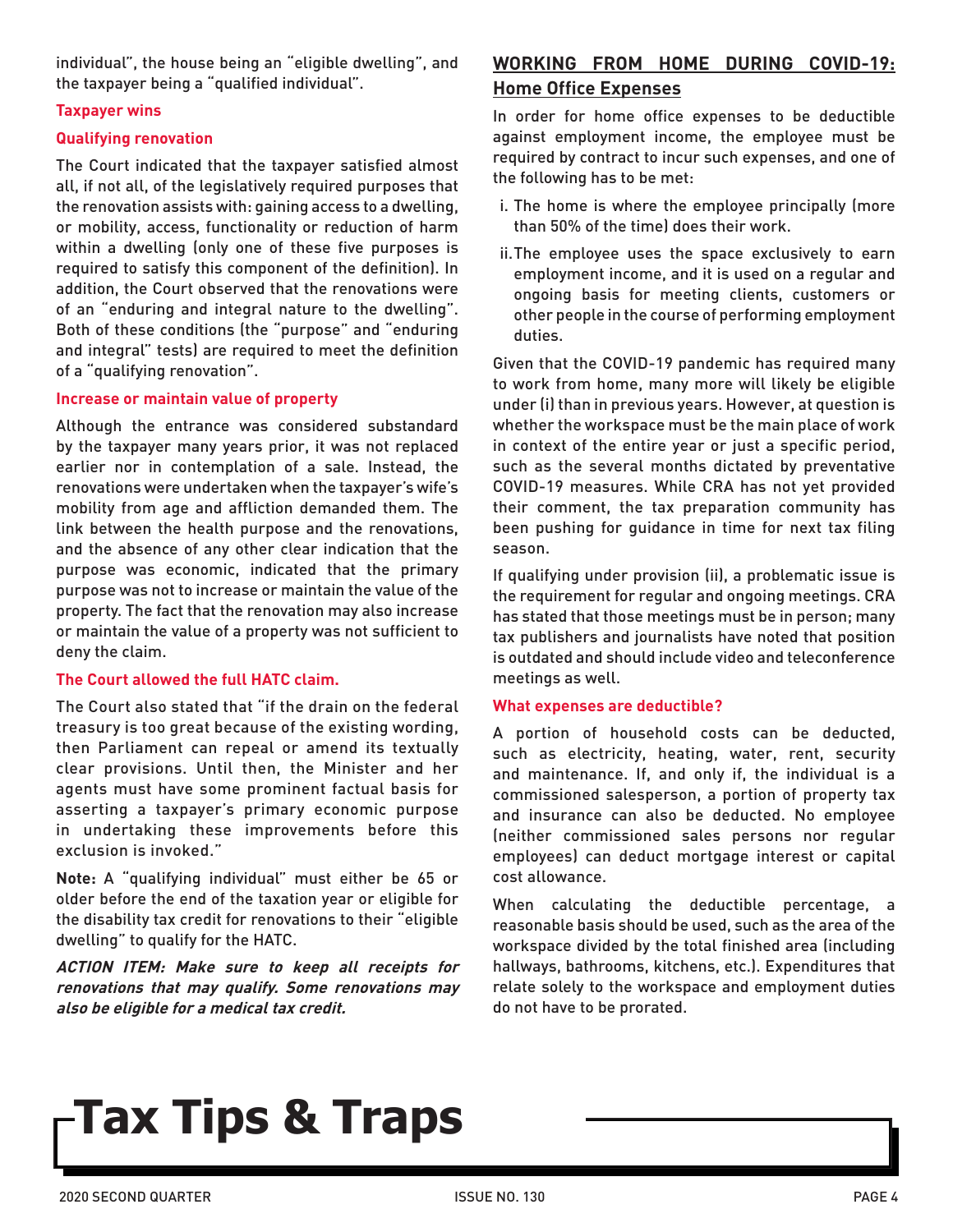#### **Other cautions**

In addition, the employee must:

- • obtain a completed T2200 (Declaration of Conditions of Employment) from the employer;
- prorate the personal usage based on space (portion of house) and time (portion of the day used for work);
- • prorate expenses that do not relate to the portion of the year when working from home; and
- • limit expenses to the amount of related income earned during the year.

For more information, see CRA Guide T4044.

**ACTION ITEM: If uncertain as to whether your home office expenses are deductible, retain receipts so that a determination can be made as CRA rolls out more guidance and as the filing season approaches.**

## **BUSINESS USE OF THE HOME: Eligible Expenses**

A November 27, 2019, French Tax Court of Canada case reviewed various deductions claimed against the taxpayer's business income derived from engineering and arbitration services related to the business use of his home. The taxpayer and CRA had agreed that 35.83% of the home, mainly the basement which was used as a business office, was used for business purposes.

CRA had disallowed gardening and swimming pool maintenance costs which the taxpayer argued were business related as he met clients at his home and sometimes conducted arbitrations in the garden. He also argued that there was no personal use of the pool, but clients sometimes used it. CRA had also disallowed costs for repair and renovation of the living room, which the taxpayer argued made that room suitable for hosting arbitrations.

#### **Taxpayer wins – in part**

The Court accepted that the gardening expenses were ordinary home maintenance costs, deductible in proportion to business use of the home (35.83% as noted above), allowing a deduction of \$1,271. The pool expenses were not allowed, on the basis these were not ordinary expenses of a business of this nature, and the Court was not convinced that clients used the pool. It was not relevant that the taxpayer and his wife did not use the pool.

Claims for repairs and renovations to the living room were denied as the taxpayer had ample space in the basement office and the garden to host arbitrations and conduct his other business activities. The living room was not part of the floor space making up the agreed 35.83% business

portion of the home. As well, the evidence showed the renovations were required to comply with city regulations, including removal of a wood fireplace.

**ACTION ITEM: Consider which portions of the home, and which expenditures clearly tie to the business use of your home. Retain and obtain documents (like client emails and photos of workspaces), which demonstrate how different portions of the home were used for business, and to what extent.**

### **UNCOLLECTIBLE ACCOUNTS: Making Them Valuable**

### **Tax Possibilities – Bad Debt Write-off**

As many businesses are struggling to collect outstanding amounts, it may be worthwhile to identify any receivables which have previously been included in income that can be written off as bad debts. This allows for a deductible expense to reduce taxes. A number of factors should be considered, including:

- the history and age of the debt;
- the financial position of the debtor, its revenues and expenses, whether it is earning income or incurring losses, its cash flow and its assets, liabilities and liquidity. These should be compared to prior years as well;
- • changes in total sales as compared with prior years;
- the general business conditions in the country, the community of the debtor, and in the debtor's line of business; and
- the past experience of the taxpayer with writing off bad debts.

While the expense as a result of the bad debt will provide relief on the filing of the tax return associated with that period, GST/HST can generally be recovered sooner on the filing of the return for the period. So, for a monthly remitter with a December year-end, a bad debt with GST/ HST written off in April would yield a GST/HST refund when the April GST/HST return is filed. The expense would be claimed in the following year when the tax return for the December 31 year-end is filed.

While a bad debt is one that will not be collected in the future, a business may claim a reserve for doubtful account which is a reasonable amount in respect of doubtful accounts. The reserve for doubtful debts claimed in one year must be included in income in the next subject to a new reserve being taken in that following year. The GST/HST on a doubtful account is not recoverable – the debt must be entirely bad to recover GST/HST.